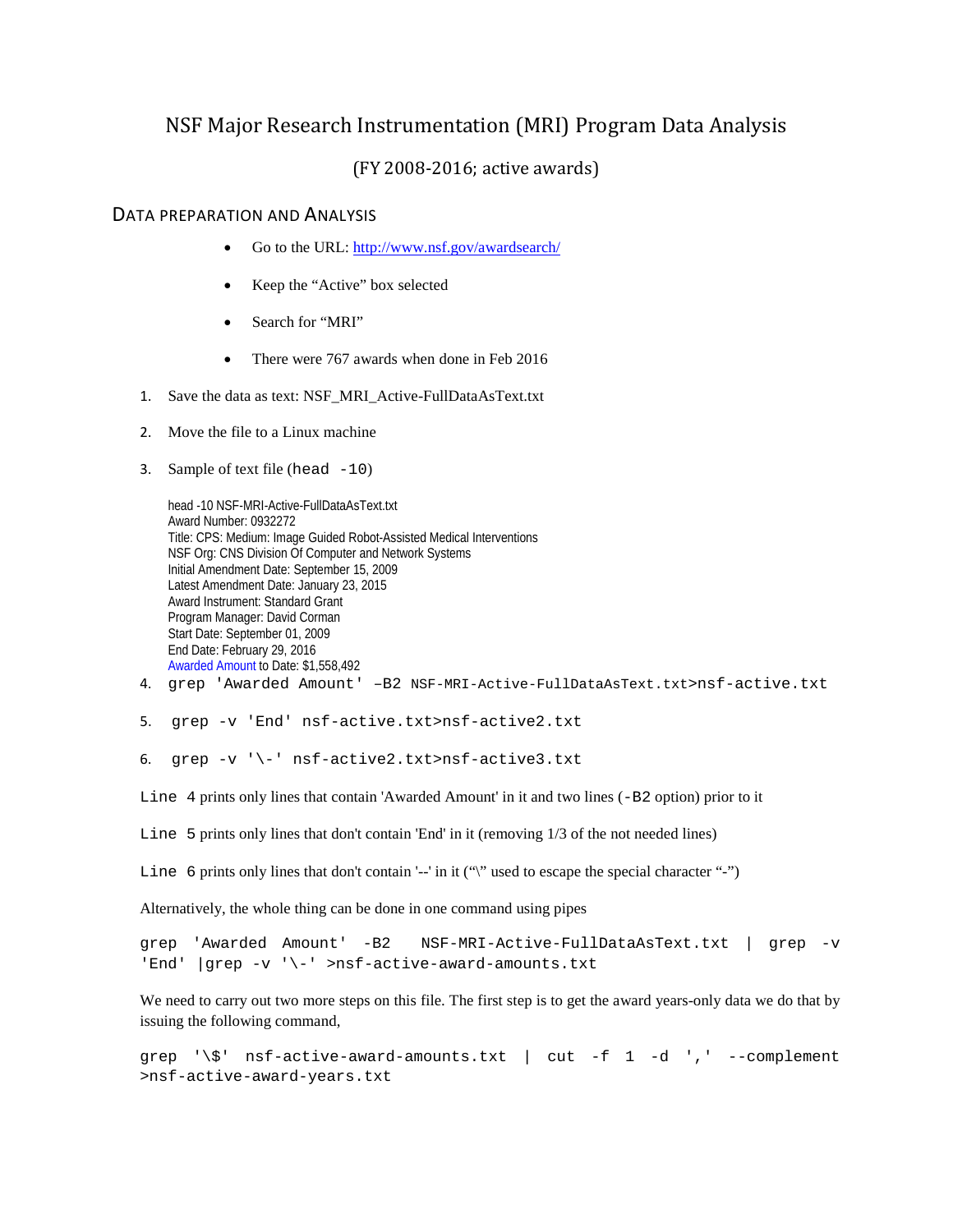The next step is to get the award dollars-only data we do that by issuing the following command,

nsf-active-award-dollars.txt

Next is to combine these two data into one file

```
pr -mts nsf-active-award-years.txt nsf-active-award-dollars.txt> nsf-
active-award-years+dollars.txt
```
Here the command 'pr' paginates or columnates the file for printing.  $-m$  option is for merging two columns,  $$ t is to omit headers and trailers, -s option is for adding 'TAB' as the column separator.

Now bring this file to a Microsoft Windows computer and sort the file with lowest dollar amount on the top and highest dollar amount at the bottom with "sort expanded to year-column" and then binned them into ten ranges (>\$5M, \$5-2.5M, \$2.5-1M, \$1M-751k, \$750-501k, \$500-401k, \$400-301k, \$300-201k, \$200-101k, \$100-5kk). Now graph the Excel file with various award ranges as shown below. [I used the following Excel function to bin the data into various dollar ranges to get the number of awards (here it was 49 awards out of the 767, etc.)



=COUNTIF(B1:B767,"<=1000000")-COUNTIF(B1:B767,"<=750000")

The next graph shows the awards that are above and below \$250k. [I used the following Excel function =COUNTIF(B1:B761,">250001")to get the number of awards above \$251k (here it was 207 awards out of the 767].